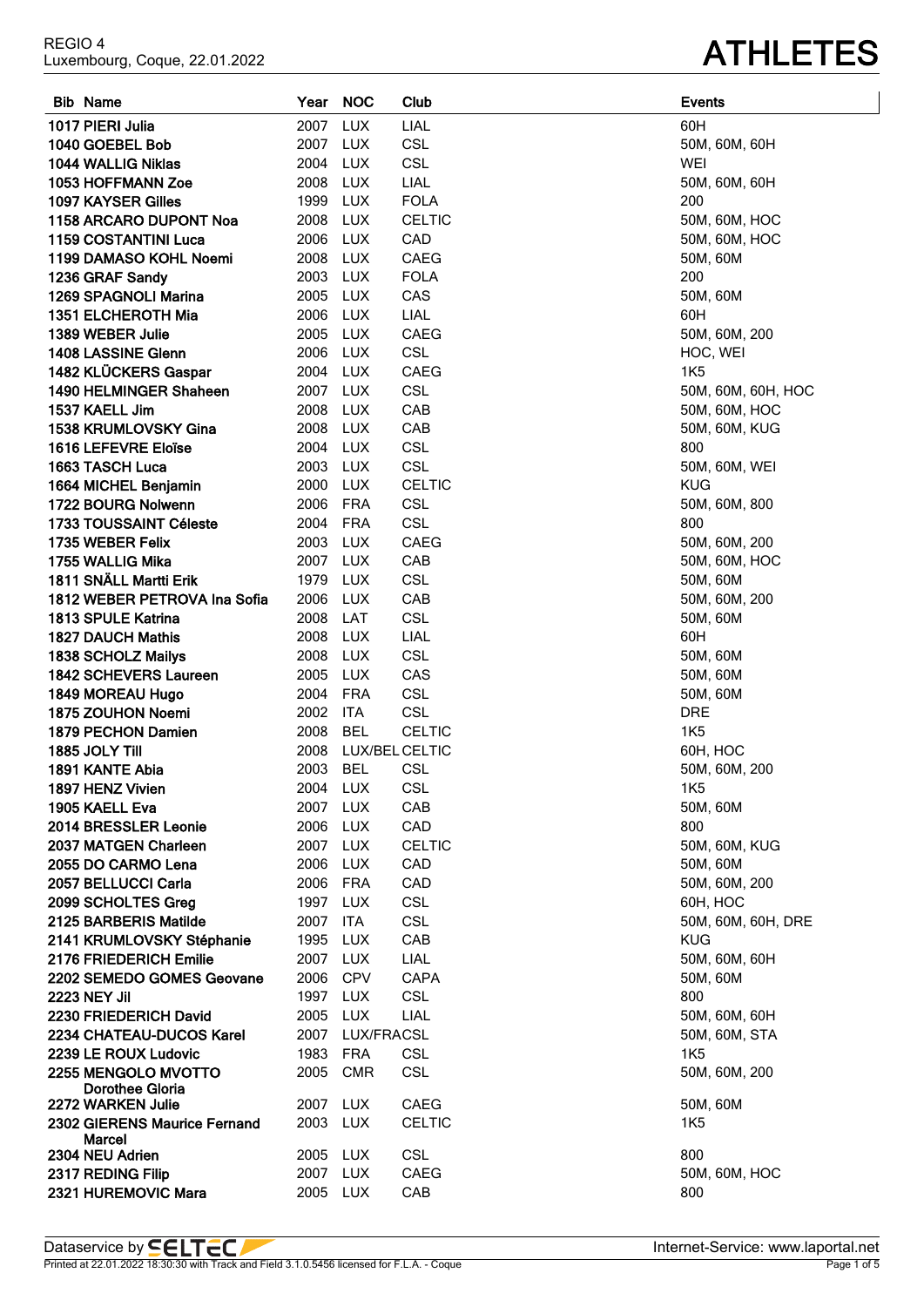| <b>Bib Name</b>                       | Year     | <b>NOC</b>  | Club          | <b>Events</b>      |
|---------------------------------------|----------|-------------|---------------|--------------------|
| 2374 LIEFGEN Sven                     | 1995     | <b>LUX</b>  | <b>CAPA</b>   | <b>HOC</b>         |
| 2387 GENSON Julie                     | 2003     | <b>LUX</b>  | CSL           | 50M, 60M, 200      |
| 2561 PURAYE Yaara                     | 2007     | <b>LUX</b>  | CAEG          | 50M, 60M, KUG      |
| 2579 CIBANGO Bliss                    | 2002     | <b>LUX</b>  | CSL           | WEI                |
| <b>2584 BOURSON Nicolas</b>           | 2006     | <b>LUX</b>  | <b>FOLA</b>   | 800                |
| 2614 RECKINGER Tom                    | 2004     | LUX         | <b>FOLA</b>   | <b>1K5</b>         |
| 2627 ANGELSBERG Lara                  | 2006     | LUX         | <b>CELTIC</b> | 50M, 60M           |
| 2635 BIDAINE Pol                      | 1993 LUX |             | CAB           | 50M, 60M, 200      |
| 2642 LAWAL MEYERS Chelly<br>Damilola  | 2008 LUX |             | <b>CAEG</b>   | 50M, 60M, 60H      |
| 2643 ANDRESINI Marino                 | 2005     | LUX         | CAB           | 50M, 60M, 200      |
| 2656 KOPS Lou Damien                  | 2006     | <b>LUX</b>  | <b>CELTIC</b> | 50M, 60M, KUG      |
| 2707 PANDOLFI Loris                   | 2008     | <b>LUX</b>  | CAB           | 50M, 60M, HOC      |
| 2714 DEC Samuel                       | 2005     | LUX         | <b>CSL</b>    | HOC, WEI           |
| 2727 ASCANI Sam                       | 2002 LUX |             | <b>CAEG</b>   | 50M, 60M           |
| 2756 KOFFI Melody N'Da Vittoria       | 2003     | ITA         | <b>CSL</b>    | 200, DRE           |
| 2805 GODINHO FERREIRA Daniela         | 2005     | <b>LUX</b>  | <b>FOLA</b>   | 800                |
| 2809 ORIGER Lola                      | 2008     | LUX         | <b>FOLA</b>   | 800                |
| 2845 BEBON Quentin                    | 1996     | <b>LUX</b>  | CAB           | <b>HOC</b>         |
| 2870 SILVA SIMOES Yoann               | 2003     | <b>POR</b>  | CAS           | 50M, 60M           |
| 2883 DE WEERT Charlotte               | 2004     | <b>FRA</b>  | <b>CSL</b>    | 60H                |
| 2886 HENSGEN Luc                      | 1996     | <b>LUX</b>  | CAS           | 800                |
| 2895 SEIL Joe                         | 1995     | <b>LUX</b>  | <b>CAPA</b>   | <b>STA</b>         |
| 2897 SCHIRTZ Noélie                   | 2006     | <b>LUX</b>  | <b>CELTIC</b> | 800                |
| 2899 KILL Carole                      | 1993     | LUX         | <b>CAEG</b>   | 50M, 60M, 200      |
| 2912 WEIS Eve, Chloë                  | 2008     | LUX         | <b>CELTIC</b> | 800                |
| 2919 CLERC Fleur                      | 2008     | <b>FRA</b>  | LIAL          | 50M, 60M           |
| 2920 JOUANNEAU Nahom                  | 2004     | <b>LUX</b>  | <b>CSL</b>    | 800                |
| 2927 SCHAACK Sophia                   | 2008     | LUX         | LIAL          | 50M, 60M, 60H      |
| 2976 REILAND Fabrice                  | 2006     | LUX         | <b>CELTIC</b> | 800                |
| 2985 BRAGG Ernest                     | 2004     | LUX/<br>CAN | <b>CSL</b>    | 50M, 60M, 60H      |
| 2989 HEILIGER Tom                     | 2008     | LUX         | <b>CSL</b>    | 50M, 60M, HOC      |
| 2995 FOLEY Maureen                    | 2003 LUX |             | <b>CAEG</b>   | 50M, 60M, 200      |
| 3000 CICCONE Julia                    | 2007     | <b>ITA</b>  | <b>CELTIC</b> | 50M, 60M, 60H      |
| 3012 KULHANJIAN Marazil Ann           | 2008     | <b>USA</b>  | <b>CSL</b>    | 50M, 60M           |
| 3021 KRÖGER Paul Lethabo              | 2008 LUX |             | CAB           | 50M, 60M, HOC      |
| <b>3028 FONTAINE Camille</b>          | 2008 LUX |             | <b>CAPA</b>   | 50M, 60M, 60H      |
| 3033 HEUTS Sam                        | 2003     | LUX         | <b>CELTIC</b> | 1K5                |
| 3106 LIEFGEN Nils                     | 1998 LUX |             | CAPA          | WEI                |
| 3153 KASS Emil                        | 2008 LUX |             | <b>FOLA</b>   | 50M, 60M           |
| 3156 DOS SANTOS ROCHA PINTO<br>Rafael | 2005     | POR         | <b>FOLA</b>   | 800                |
| 3172 SIMON-BRUTEL Lucas               | 2007 FRA |             | <b>CSL</b>    | <b>HOC</b>         |
| 3213 SIMON Nanda                      | 2007 LUX |             | <b>CELTIC</b> | 60H                |
| 3247 LASSINE Laure                    | 2003 LUX |             | <b>CSL</b>    | <b>KUG</b>         |
| 3248 VAN DER WEKEN Patrizia           | 1999 LUX |             | CAPA          | 50M, 60M, 200      |
| 3275 BRANDENBURGER Pia                | 2007 LUX |             | <b>CELTIC</b> | 50M, 60M, 60H      |
| 3280 STEFFEN Rachel                   | 2005     | LUX         | CAB           | 50M, 60M, 60H      |
| 3301 ROCHET Louna                     | 2006     | FRA         | <b>CSL</b>    | 800<br>800         |
| 3312 SCHMIT Ben                       | 2003     | LUX         | CAS           |                    |
| 3339 DELARUE Noa                      | 2007 FRA |             | <b>CSL</b>    | 50M, 60M, 60H, HOC |
| 3345 VAVAKOU Sofia                    | 2005     | LUX         | <b>CSL</b>    | <b>STA</b>         |
| 3364 RAUSCH Victoria                  | 1996     | LUX         | <b>CELTIC</b> | 60H                |
| 3365 EVORA DELGADO Lionel             | 1996     | LUX         | <b>CSL</b>    | 50M, 60M           |
| 3368 SCHANEN Debbie                   | 2001     | <b>LUX</b>  | <b>FOLA</b>   | 50M, 60M           |
| 3392 FOUX Iris                        | 2006 LUX |             | CAS           | 800                |
| 3398 DOLLENDORF Lou                   | 2007 LUX |             | <b>CSL</b>    | 50M, 60M           |

## REGIO 4<br>Luxembourg, Coque, 22.01.2022

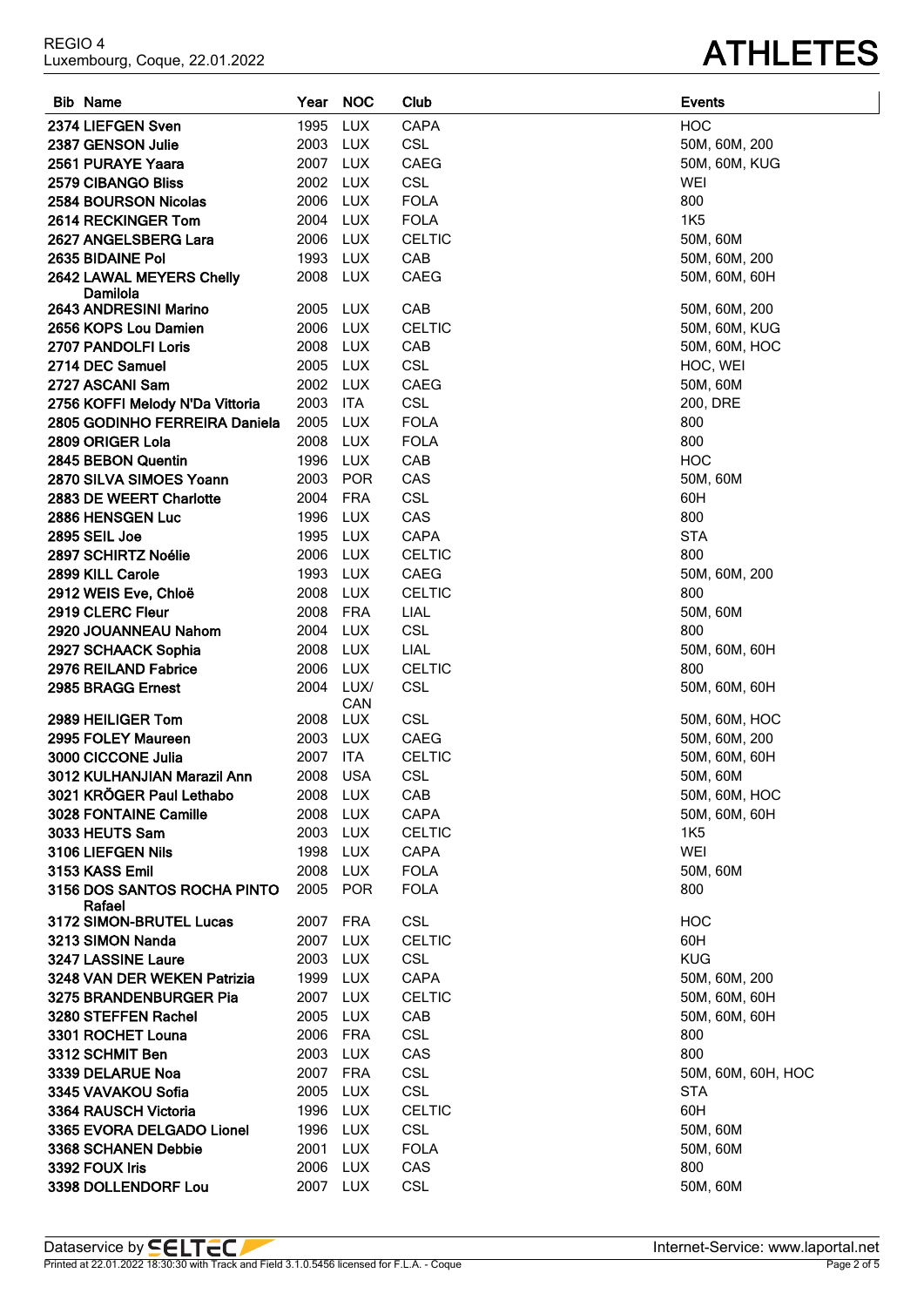| Dataservice by <b>SELTEC</b> | Internet-Service: www.laportal.net |
|------------------------------|------------------------------------|

| portal.ne |  |
|-----------|--|
| Page 3 of |  |

| <b>Bib Name</b>               | Year     | <b>NOC</b>        | Club                     | <b>Events</b>      |
|-------------------------------|----------|-------------------|--------------------------|--------------------|
| 3411 CORREIA HUGHES Morgan    | 2007     | POR               | CAEG                     | 50M, 60M, HOC      |
| 3427 BELLUCCI Matteo          | 2003     | <b>FRA</b>        | CAD                      | 50M, 60M, 200      |
| 3438 DAUCH Raphaël            | 2005     | <b>LUX</b>        | LIAL                     | <b>KUG</b>         |
| 3459 WAGNER Elise             | 2004     | <b>LUX</b>        | <b>FOLA</b>              | 200, 60H           |
| 3467 SCHLAMMES Ben            | 2004     | <b>LUX</b>        | <b>CELTIC</b>            | 800                |
| 3492 BARBERIS Gaspare         | 2005     | <b>FRA</b>        | <b>CSL</b>               | 800                |
| 3495 RIES Louise              | 2003     | <b>LUX</b>        | <b>CSL</b>               | 50M, 60M, 60H, KUG |
| 3547 JUNCKER Olivier          | 2002 LUX |                   | <b>FOLA</b>              | 200                |
| 3588 GODART Claude            | 1980     | LUX               | <b>CSL</b>               | 60H                |
| 3673 DOSTERT Luc              | 2002 LUX |                   | CAS                      | 50M, 60M, 200      |
| 3675 BAIÃO HENRIQUES Patrick  | 1997     | <b>LUX</b>        | CAB                      | 50M, 60M, 200      |
| 3694 PÜTZ Nela                | 2007     | <b>LUX</b>        | CAS                      | 50M, 60M           |
| 3703 OLIVA Fiona              | 2004     | <b>LUX</b>        | <b>CSL</b>               | 200                |
| 3714 SOUVIGNIER Léna          | 2006     | <b>LUX</b>        | <b>CELTIC</b>            | 50M, 60M           |
| 3718 BOUSSONG Olivier         | 1995     | <b>LUX</b>        | CAD                      | 50M, 60M, 200      |
| 3730 LEFEVRE Charline         | 2002     | <b>LUX</b>        | <b>CSL</b>               | 200                |
| 3763 ROSSI Sandrine           | 1995     | <b>LUX</b>        | CAB                      | 50M, 60M, 200      |
| 3830 GREGOR Niklas            | 2008     | <b>LUX</b>        | <b>CELTIC</b>            | 50M, 60M, HOC      |
| 3852 RAUCHS Félix             | 2003     | <b>LUX</b>        | <b>FOLA</b>              | 800                |
| <b>3854 RAUCHS Nicolas</b>    | 2003     | LUX               | <b>FOLA</b>              | 800                |
| 3869 BERTEMES Vincent         | 2004     | <b>LUX</b>        | LIAL                     | 50M, 60M, 200      |
| 4018 HAU Léini                | 2008     | <b>LUX</b>        | CAEG                     | 50M, 60M           |
| 4034 THEISEN Mathilda         | 2003     | LUX               | <b>CSL</b>               | 200                |
| 4053 CARDONNEL Bruno          | 2003     | <b>LUX/FRACSL</b> |                          | 200                |
| 4059 BAN Ferenc               | 2006     | <b>HUN</b>        | <b>CSL</b>               | 50M, 60M, WEI      |
| 4075 LAGARDE François         | 1994     | <b>FRA</b>        | <b>CSL</b>               | 200                |
| 4084 REGE Shaunak             | 2004     | <b>LUX</b>        | CAS                      | 50M, 60M           |
| 4154 KLEIN Chiara             | 2005     | LUX               | <b>CSL</b>               | 800                |
| 4174 BIOTTEAU N'deye-Marie    | 1997     | <b>FRA</b>        | <b>CSL</b>               | 200                |
| 4198 NANA DIAME Jean Eudes    | 1992     | <b>CMR</b>        | <b>FOLA</b>              | 50M, 60M, 200      |
| <b>4215 AUXENFANTS Nina</b>   | 2006     | <b>LUX</b>        | <b>CSL</b>               | 50M, 60M           |
| 4219 MBAH PAGUI Carl Irving   | 2008     | ITA               | CAB                      | 50M, 60M, HOC      |
| 4231 KITA Yannick             | 2008     | <b>GER</b>        | LIAL                     | 60H                |
| 4233 SCHRANTZ Oscar           | 2006     | <b>LUX</b>        | <b>FOLA</b>              | 800                |
| 4268 KEIFFER Jimmy            | 1987     | <b>LUX</b>        | <b>FOLA</b>              | <b>1K5</b>         |
| 4272 CHAUVIN Jules            | 2008 FRA |                   | LIAL                     | 50M, 60M           |
| 4355 FAUSTINO DO VALE GIL     | 2006 LUX |                   | <b>FOLA</b>              | 800                |
| 4357 JUSTE Holly              | 2006     | <b>LUX</b>        | <b>CSL</b>               | 50M, 60M, 200      |
| <b>4370 MOURA SEILER Lara</b> | 2008     | LUX               | CAB                      | 50M, 60M           |
| 4379 KRIEGER Louis            | 1994     | LUX               | CAD                      | 50M, 60M, 200      |
| 4401 DERKENNE Maël            | 2006     | <b>BEL</b>        | <b>CSL</b>               | 50M, 60M           |
| 4423 DE GIOVANNI Sofia        | 2008     | <b>ITA</b>        | <b>CSL</b>               | 50M, 60M           |
| 4424 DE GIOVANNI Andrea       | 2006     | <b>ITA</b>        | <b>CSL</b>               | 50M, 60M           |
| 4509 HENZ Victor              | 2006     | LUX               | <b>CSL</b>               | 800                |
| 4512 MUHAMAD Daniel           | 1987     | FRA               | <b>CSL</b>               | 50M, 60M, 200      |
| 4526 AMEYE Eva                | 2006     | LUX               | LIAL                     | 50M, 60M           |
| <b>4535 KOHNEN Louis</b>      | 2003     | <b>LUX</b>        | <b>CSL</b>               | 800                |
| 4556 NONOA Francis D.         | 2008     | <b>TOG</b>        | <b>FOLA</b>              | 50M, 60M           |
| 4593 GANASSIN Enrico          | 2003     | <b>LUX</b>        | <b>CSL</b>               | 50M, 60M, 200      |
| 4614 FENDRICH Theo            | 2007 LUX |                   | <b>FOLA</b>              | 50M, 60M, 60H      |
| 4620 DA SILVA VIEIRA Dylan    | 2008     | POR               | <b>FOLA</b>              | 50M, 60M           |
| 4621 DA SILVA VIEIRA Bryan    | 2008     | POR               | <b>FOLA</b>              | 50M, 60M           |
| 9083 MANNS Arthur             | 2008     | <b>BEL</b>        | <b>ULA</b>               | 50M, 60M, 60H      |
| 9084 COLLETTE Flora           | 2005     | <b>BEL</b>        | <b>SERAING</b>           | 50M, 60M, 60H      |
| 9093 GIRARD Aurélien          | 2003     | <b>FRA</b>        | PONT-A-MOUSSON           | <b>1K5</b>         |
| 9104 PONLOT Célia             | 2003     | <b>BEL</b>        | <b>HUY Athletic Club</b> | <b>KUG</b>         |
| 9106 RIGA Audric              | 2003 BEL |                   | <b>HUY Athletic Club</b> | 60H, HOC           |

## **ATHLETES**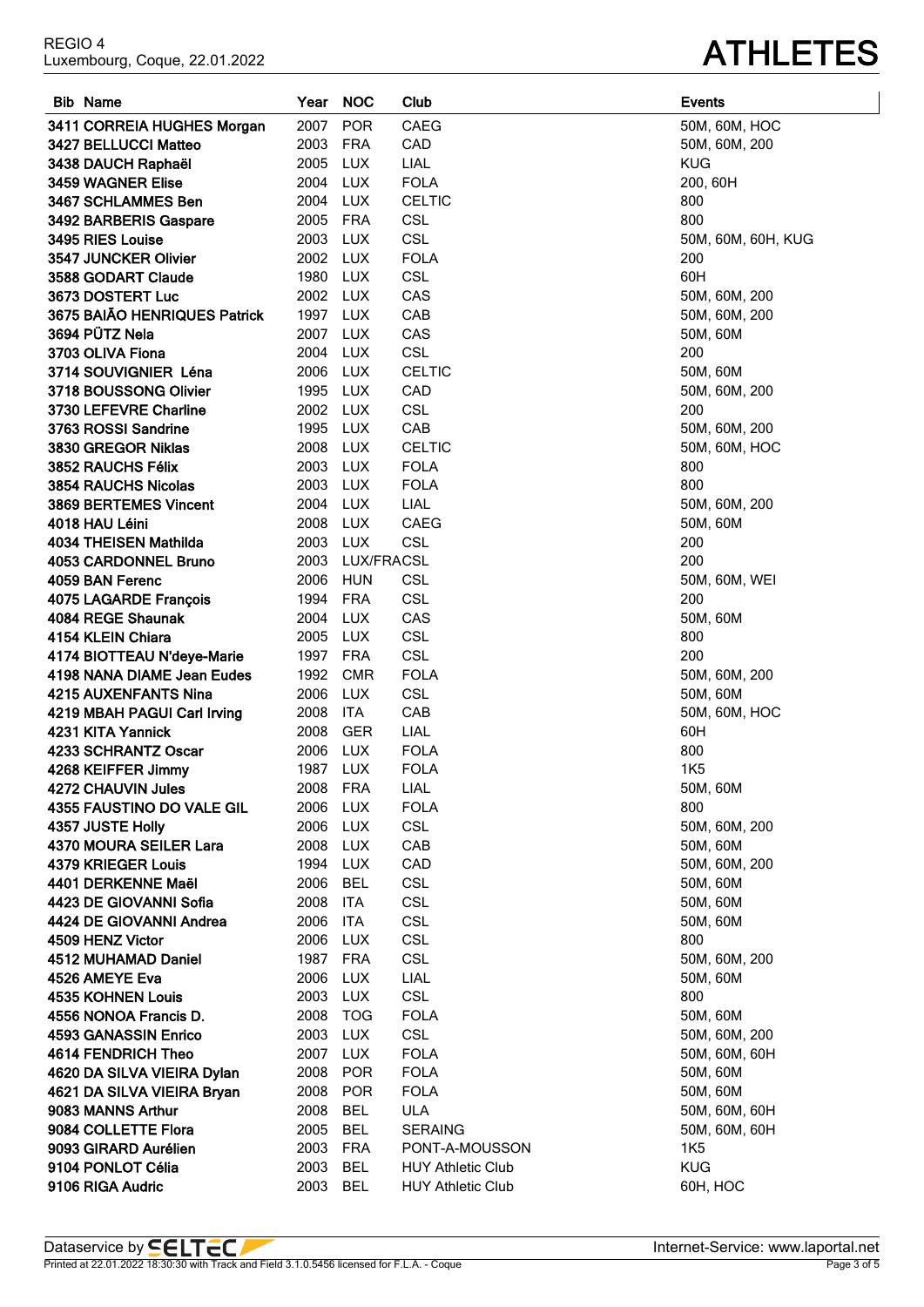**9341 PHILIPPART Lina** 2007 LUX FOLA **9342 KORE Melisa** 2006 LAT CSL

| <b>Bib Name</b>            | Year | <b>NOC</b> | Club                     | <b>Events</b> |
|----------------------------|------|------------|--------------------------|---------------|
| 9109 MULLENS Juliette      | 2006 | <b>BEL</b> | <b>HUY Athletic Club</b> | 50M, 60M      |
| 9115 VAN HOLM Louis        | 2004 | <b>BEL</b> | <b>BBS</b>               | <b>1K5</b>    |
| 9116 JÉROUVILLE Erja       | 2003 | <b>BEL</b> | <b>BBS</b>               | 60H           |
| 9117 JÉROUVILLE Méredith   | 2007 | <b>BEL</b> | <b>BBS</b>               | 60H           |
| 9120 GANGLOFF Sacha        | 2001 | <b>FRA</b> | A2M                      | 60H           |
| 9121 BOTHEREAU Yohann      | 2006 | <b>FRA</b> | A2M                      | 50M, 60M      |
| 9122 SCHILD Arthur         | 1998 | <b>FRA</b> | A2M                      | <b>STA</b>    |
| 9123 LILIAN Thomas         | 1999 | <b>FRA</b> | Co Haute Moselotte       | <b>1K5</b>    |
| 9124 DELHEZ Emma           | 2005 | <b>BEL</b> | <b>MOHA</b>              | 50M, 60M, 60H |
| 9125 LAURENT Anyssa        | 2006 | <b>BEL</b> | <b>MOHA</b>              | 50M, 60M, 60H |
| 9126 VANCAUWEMBERGHE Nolan | 2000 | <b>BEL</b> | <b>MOHA</b>              | 50M, 60M, 60H |
| 9128 KLEIN Fidelio         | 1996 | <b>FRA</b> | A2M                      | <b>1K5</b>    |
| 9129 ROUYER Paul           | 2002 | <b>FRA</b> | A2M                      | <b>1K5</b>    |
| 9134 ANTOINE Hugo          | 2001 | <b>FRA</b> | ATHLE VOSGES EC          | 60H           |
| 9136 MANGE Arnaud          | 1999 | <b>FRA</b> | ATHLE VOSGES EC          | 800           |
| 9139 BOEUF Sarah           | 1999 | <b>FRA</b> | ATHLE VOSGES EC          | 800           |
| 9140 MANE Nafy             | 1996 | <b>FRA</b> | ATHLE VOSGES EC          | 800           |
| 9143 ALESSANDRINI Sacha    | 1999 | <b>FRA</b> | France                   | 60H           |
| 9146 WEBER Lucile          | 1990 | <b>FRA</b> | US TOUL                  | 800           |
| 9147 MARTIN Thylane        | 2005 | <b>FRA</b> | US TOUL                  | 800           |
| 9149 DE LA TAILLE Eloise   | 1999 | <b>FRA</b> | France                   | 50M, 60M      |
| 9153 FRANSOT Camille       | 2005 | <b>FRA</b> | US TOUL                  | 50M, 60M      |
| 9157 BINDER Linus          | 2004 | <b>GER</b> | LT DSHS Köln             | 60H           |

**9161 LOUIS Corentin** 1993 BEL AC Dampicourt 9165 PRÖVE Björn Rasmus<br>
1993 GER LT DSHS Köln **9168 RÜHMKORB Nora** 1996 GER LT DSHS Köln **9170 GROßHAUS Laura** 1998 GER LT DSHS Köln

**9188 FRANZEN Judith** 1999 GER TSV Bayer 04 Leverkusen **9192 REDDEMANN Jonas** 2003 GER TSV Bayer 04 Leverkusen 200 **9193 KLEIN Jonas** 1998 GER TSV Bayer 04 Leverkusen **9194 BULIK Sven** 1996 GER TSV Bayer 04 Leverkusen

**9171 HESSE Sacha** 2008 BEL ULA **9172 SENDO Déodato** 2008 BEL ULA **9175 THIRY Nora** 2000 BEL RFCL **9180 BEY Augustin** 1995 FRA A2M **9184 JORDENS Brice** 2006 BEL ARCH

**9196 BLACHÈRE Alexandre** 1993 BEL RFCL **9198 SONNENBERG Greta** 2007 GER PST Trier **9199 HARTMANN Joshua** 1999 GER ASV Köln **9204 VLASSIS Laurent** 2002 BEL RFCL **9206 DUTRIEUX Gilles** 1997 BEL USBW **9211 PY Léa** 2006 FRA ESTY

**9219 MOLZ Johanna** 2006 GER Idar-Oberstein LG **9220 SCHMITZ Mara-Sophie** 2006 GER Idar-Oberstein LG

**9301 SCHMITZ Mia-Louisa** 2006 GER Idar-Oberstein LG **9319 WEBER Antonia** 2006 GER Idar-Oberstein LG **9325 FINK Zoe-May** 2005 GER Idar-Oberstein LG

**9222 SCHWIND Hannah** 2007 GER PST Trier **9223 AKAKPO Naomi** 2000 FRA France **9224 MOLL Marlene** 2008 GER PST Trier **9225 STOHMANN Hannah** 2008 GER PST Trier **9255 LEVAUX Ugo** 2001 BEL RFCL **9264 LETT Pauline 1991 FRA 62M 9266 LAOUIDA BABA Sami** 2006 FRA A2M **9267 BOULANGER-BRINGER Gaël** 2004 FRA A2M

| 1K5                |
|--------------------|
| 60H                |
| 60H                |
| 60H                |
| 50M, 60M           |
| <b>STA</b>         |
| 1K5                |
| 50M, 60M, 60H      |
| 50M, 60M, 60H      |
| 50M, 60M, 60H      |
| <b>1K5</b>         |
| 1K5                |
| 60H                |
| 800                |
|                    |
| 800                |
| 800                |
| 60H                |
| 800                |
| 800                |
| 50M, 60M           |
| 50M, 60M           |
| 60H                |
| 1K5                |
| 200                |
| 50M, 60M           |
| 50M, 60M, 200      |
| 50M, 60M, 60H, HOC |
| 50M, 60M, 60H      |
| 50M, 60M           |
| WEI                |
| 800                |
| 50M, 60M, 200      |
| 200                |
| 200                |
| 200                |
| 1K <sub>5</sub>    |
| 50M, 60M           |
| 50M, 60M           |
| 800                |
| 200                |
| 800                |
| 60H, KUG           |
| 50M, 60M, 800      |
| 60H, DRE           |
| 60H                |
| 60H                |
| 60H                |
| 800                |
| 50M, 60M, 60H      |
| 60H                |
| 60H                |
| 50M, 60M           |
| 50M, 60M, DRE      |
| 50M, 60M, DRE      |
| 50M, 60M, KUG      |
|                    |
| KUG                |

## Luxembourg, Coque, 22.01.2022 **ATHLETES**